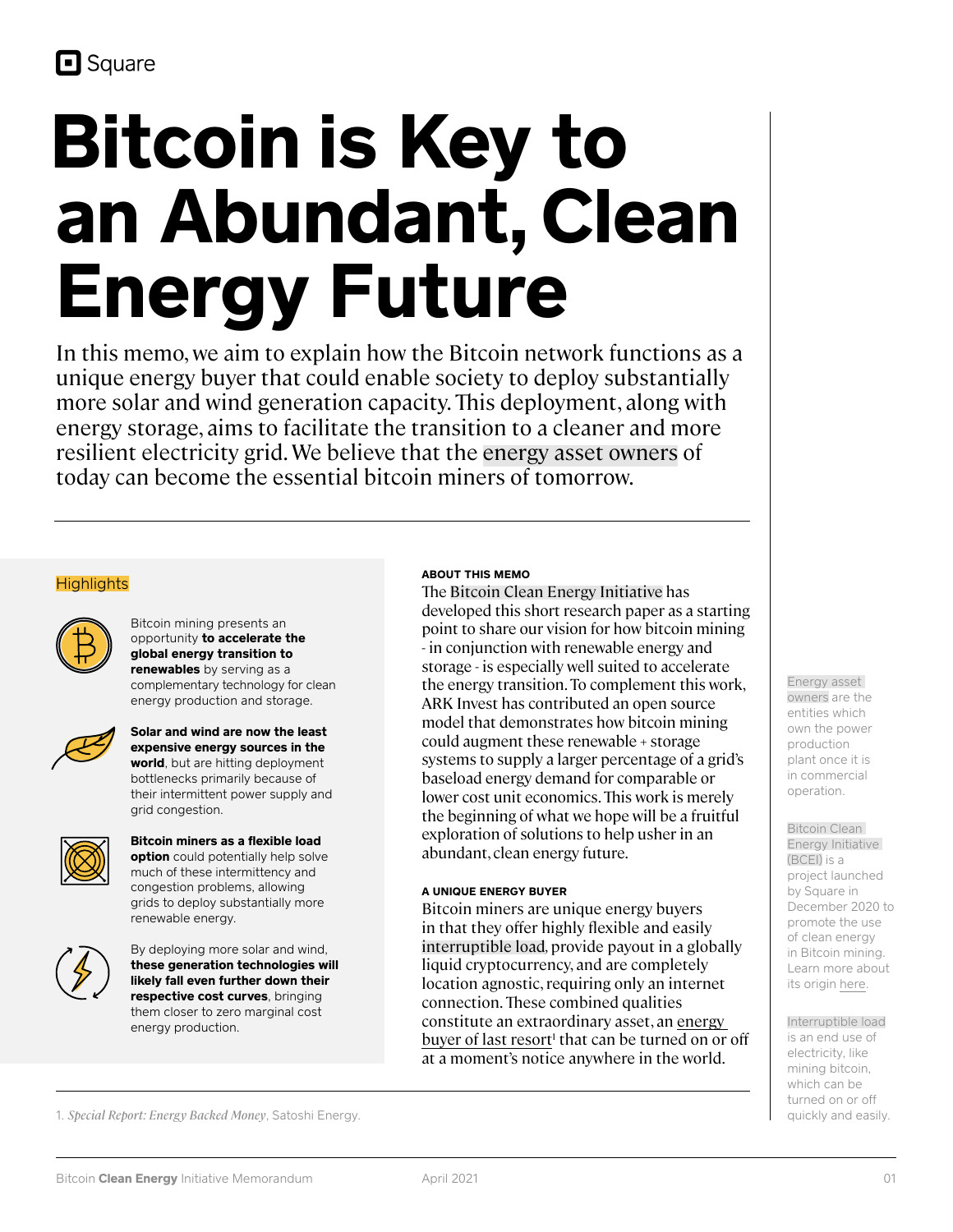#### **RENEWABLE ENERGY IS NOW THE CHEAPEST ENERGY**

The Levelized Cost of Energy (LCOE) for solar and wind has fallen [90% and 71%,](https://www.lazard.com/perspective/lcoe2020?utm_source=newsletter&utm_medium=email&utm_campaign=newsletter_axiosgenerate&stream=top)<sup>1</sup> respectively, over the last decade. The *unsubsidized* costs of solar and wind energy are now 3-4 cents / kWh and 2-5 cents / kWh, respectively. Certain individual projects have had even lower costs. For context, the average LCOE for fossil fuels such as coal or natural gas is ~5-7 cents / kWh. This means that solar and wind are *already* at a lower price point than coal and natural gas. Solar and wind energy also just reached cost parity<sup>2</sup> with both geothermal and hydroelectric, which at around 3-5 cents / kWh are inexpensive, but geographically limited.

There will always be inexpensive individual sites for different power sources like hydro or geothermal, but on the whole, solar and wind are now the lowest cost and most scalable. What's more, we believe they will only continue to get more affordable over time. We believe this is especially true for solar, a semiconductor technology, which has consistently declined in price by [20-40%3](https://rameznaam.com/2020/05/14/solars-future-is-insanely-cheap-2020/) per doubling of cumulative capacity deployed.

#### LCOE by Energy Source

In Price per kWh

|       | <b>Hydro</b> $\sim 01 - 04$    | Nat. Gas                  | $\sim 0.04 - 0.07$ |
|-------|--------------------------------|---------------------------|--------------------|
|       | <b>Wind</b> $\sim 0.02 - 0.05$ | Geothermal $\sim 05 - 10$ |                    |
| Solar | $\sim 0.03 - 0.04$             | Coal                      | $\sim 06 - 07$     |

*All but Hydro,* Lazard. *Hydropower,* IRENA – International Renewable Energy Agency.

## **TEMPORAL SUPPLY & DEMAND MISMATCH AND GRID CONGESTION**

Solar and wind energy, however, both suffer from one major deficiency versus more expensive baseload power like natural gas or nuclear: intermittency. In the energy industry, this results in what is known as the ["duck curve.](https://versionone.vc/the-solar-bitcoin-convergence/)"4

- 1. *Levelized Cost of Energy and Levelized Cost of Storage – 2020,* Lazard.
- 2. *Levelized Costs of New Generation Resources in the Annual Energy Outlook 2021,* U.S. Energy Information Administration.
- 3. *Solar's Future is Insanely Cheap (2020),* Ramez Naam.
- 4. *Ten Years of Analyzing the Duck Chart*, NREL.
- 5. *Transmission congestion & constraints: Market impediment or opportunity?* NRG Editorial Voices.
- 6. *New data tool from Berkeley Lab Tracks Proposed Projects in Interconnection Queues,* Berkeley Lab.

#### NREL Duck Curve

Net load in Megawatts, January 11 Years 2012-2020 represented



In essence, the sun shines during the day, but not at night. Wind is more unpredictable, but tends to blow more heavily at night. Energy supply, therefore, is either abundant or nonexistent. Demand, however, peaks around the late afternoon or early evening when people arrive home and turn on appliances, at which time neither solar nor wind are abundantly available. The end result is significantly more power than society typically needs for a few hours per day and not nearly enough when demand spikes. This same challenge also plays out seasonally as the sun shines more during the summer and the wind blows more during the winter. These deficiencies are further exacerbated by [grid congestion,](https://www.nrg.com/insights/energy-education/transmission-congestion---constraints.html#:~:text=Grid%20congestion%20occurs%20due%20to,limits%20designed%20to%20ensure%20reliability.&text=The%20business%20instead%20must%20buy,side%20of%20the%20grid%20constraint.) 5 which is similar to highway traffic and frequently occurs because solar and wind projects are often built in rural areas with lots of sunlight and wind but little nearby load (i.e. end power users) and transmission capacity. Because of these challenges, there are  $>200$  GW $<sup>6</sup>$  of delayed solar</sup> and wind capacity currently in just three U.S. grid interconnection queues. These are solar and wind projects which have developers and financing readily available, but which grids physically cannot accommodate.

Increased transmission capacity and energy storage will be critical to solving these problems, especially as Lithium Ion batteries continue to fall down their cost curve. For the moment, though, utility-scale batteries are still too expensive to deploy universally. After they've fallen another 80% in cost, they will still face physical limitations around their useful lifespan and for how long they can store energy without dissipation. They will, however, be the most critical technology in storing inexpensive mid-day solar power for evening peak demand.

#### Levelized Cost of Energy (LCOE) is the total lifetime cost of building and operating a power plant divided by the total amount of energy it produces (measured in cents / kWh).

**Semiconductor** technology the basis of modern electronics and computing which has historically fallen in cost as its production capacity increases (e.g. see [Moore's Law](https://en.wikipedia.org/wiki/Moore%27s_law)).

Intermittency is when an energy source is not constant. For example, in the case of a solar farm, it only produces when the sun shines.

Grid congestion is when a grid's transmission lines have reached the maximum capacity for how much electricity can flow through them at any given moment.

Transmission capacity the rate at which electricity can be moved from a power plant (e.g. a solar farm) to a load center (e.g. a city).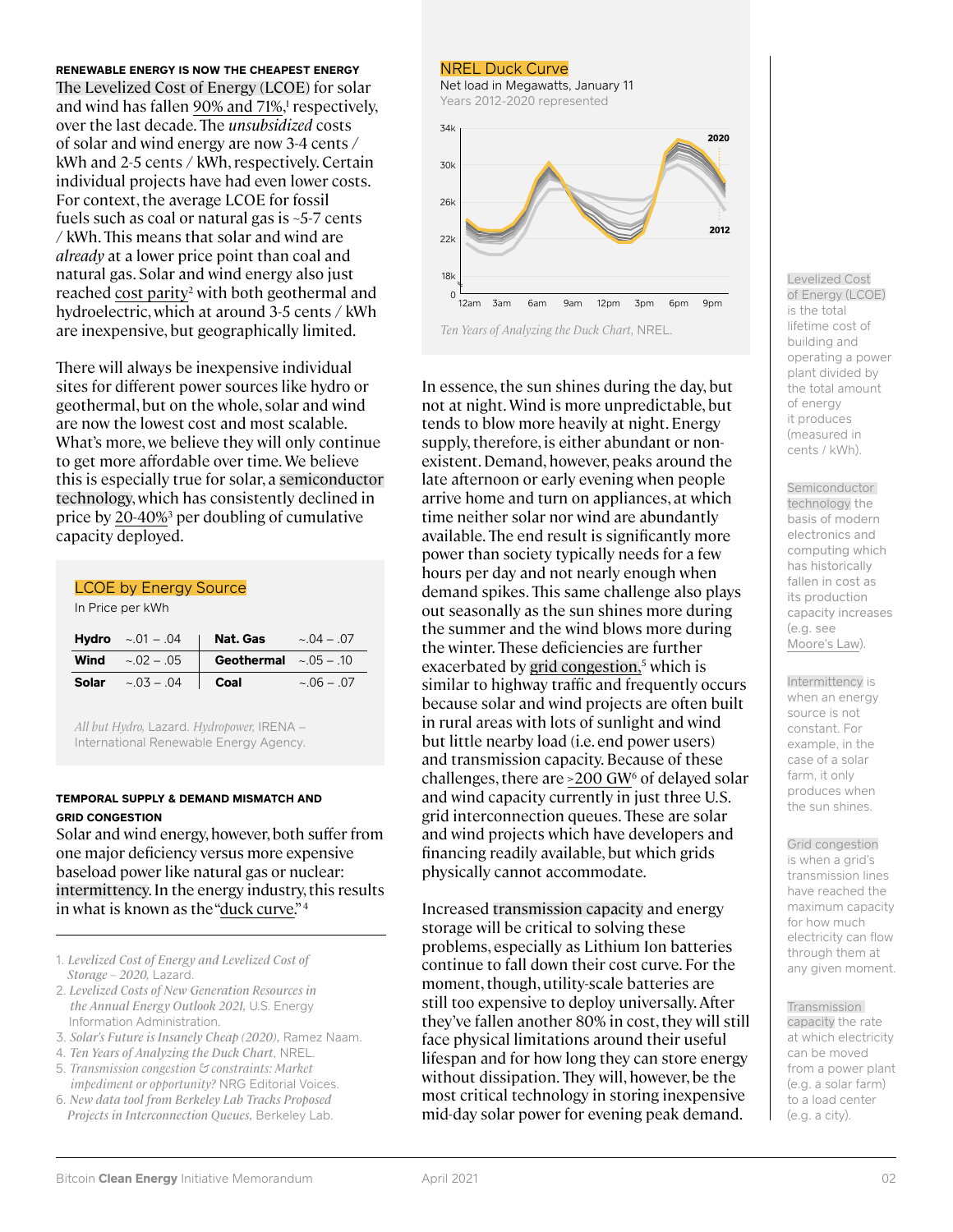

### **BITCOIN MINING IS AN IDEAL COMPLEMENT FOR GENERATION + STORAGE**

Bitcoin miners, on the other hand, are an ideal complementary technology for renewables and storage. Combining generation with both storage and miners presents a better overall value proposition than building generation and storage alone. As mentioned above, there will always be physical limitations to how much energy can be cost effectively stored without dissipation. However, the daily intermittency challenge can be met almost entirely with just a few hours of storage capacity.

By combining miners with renewables + storage projects, we believe it could:

- Improve the returns for project investors **1** and developers, moving more solar and wind projects into profitable territory.
- Allow for the construction of solar and **2** wind projects even before lengthy grid interconnection studies are completed (as bitcoin miners can offtake the energy until selling to the grid becomes possible).
- **3** Provide the grid with readily available "excess" energy for increasingly common black swan events like excessively hot or cold days when demand spikes (e.g. the early 2021 outages in Texas).

Note that this "excess" energy will also be quite useful as society's electricity demands increase with the proliferation of electric vehicles and the electrification of all devices. In a sense, the unlimited appetite of miners allows them to eat whatever remains of the "duck's belly." Given these benefits, we believe it makes logical sense for utility-scale storage developers to augment their current battery offerings with bitcoin miners.

## **LONG TERM IMPLICATIONS**

We believe there are two large implications if bitcoin mining becomes normalized as an energy buyer of last resort. First, the amount of solar and wind energy on the grid cold increase dramatically. As noted above, there's currently >200 GW of delayed solar and wind capacity in the interconnection queues of just three U.S. electricity markets. For context, that's approximately double the amount of solar and wind capacity currently installed there.

As society starts deploying more solar and wind, we believe it should bring their LCOE even further down their cost curves, making the next batch of solar and wind even more affordable. If the LCOE falls, it could potentially unlock profitable new use cases for that electricity like desalinating water, removing CO2 from the atmosphere, or producing green hydrogen. Some experts in the field expect that the marginal cost of producing new electricity will actually approach [zero.](https://versionone.vc/zero-marginal-cost-energy/)<sup>1</sup>

The second major potential impact could be a sizable transformation and greening of the bitcoin mining industry. It's estimated that there's only 10-20  $GW<sup>2</sup>$  of mining capacity worldwide today. Deploying miners at even 20% capacity with the above mentioned 200GW of delayed solar and wind projects on U.S. grids alone could result in 40 GW of new mining capacity, effectively dwarfing the entirety of the existing global market. Note that while many of these projects would likely be built "behind the meter" to utilize otherwise curtailed solar and wind power whenever possible, they would likely still mine with grid electricity during other periods when profitable to do so, so it wouldn't be entirely green from day one. But if solar and wind become even less expensive and constitute an increasingly large portion of baseload power, the ultimate trend would continue moving quickly toward renewable dominated hashrate. We believe deploying such a large amount of new, geographically diverse hashrate would also have the second order consequence of strengthening the security of the Bitcoin network, potentially further entrenching bitcoin as a sound currency for all.

Dissipation is the process of losing some stored energy as heat, also known as "heat loss".

Black swan events are low probability, high impact events like severe winter storms or heat waves.

Utility-scale storage is large batteries deployed by utilities with storage capacity ranging from a few megawatthours (MWh) to hundreds of MWh.

**Interconnection** queues are projects awaiting approval to supply energy to transmission grids.

Behind the meter refers to using energy directly at the generation site without traveling through the grid.

Hashrate is the total computational power securing the Bitcoin network.

<sup>1.</sup> *Zero Marginal Cost Energy,* Max Webster. Dec 2020.

<sup>2.</sup> *Cambridge Bitcoin Electricity Consumption Index.*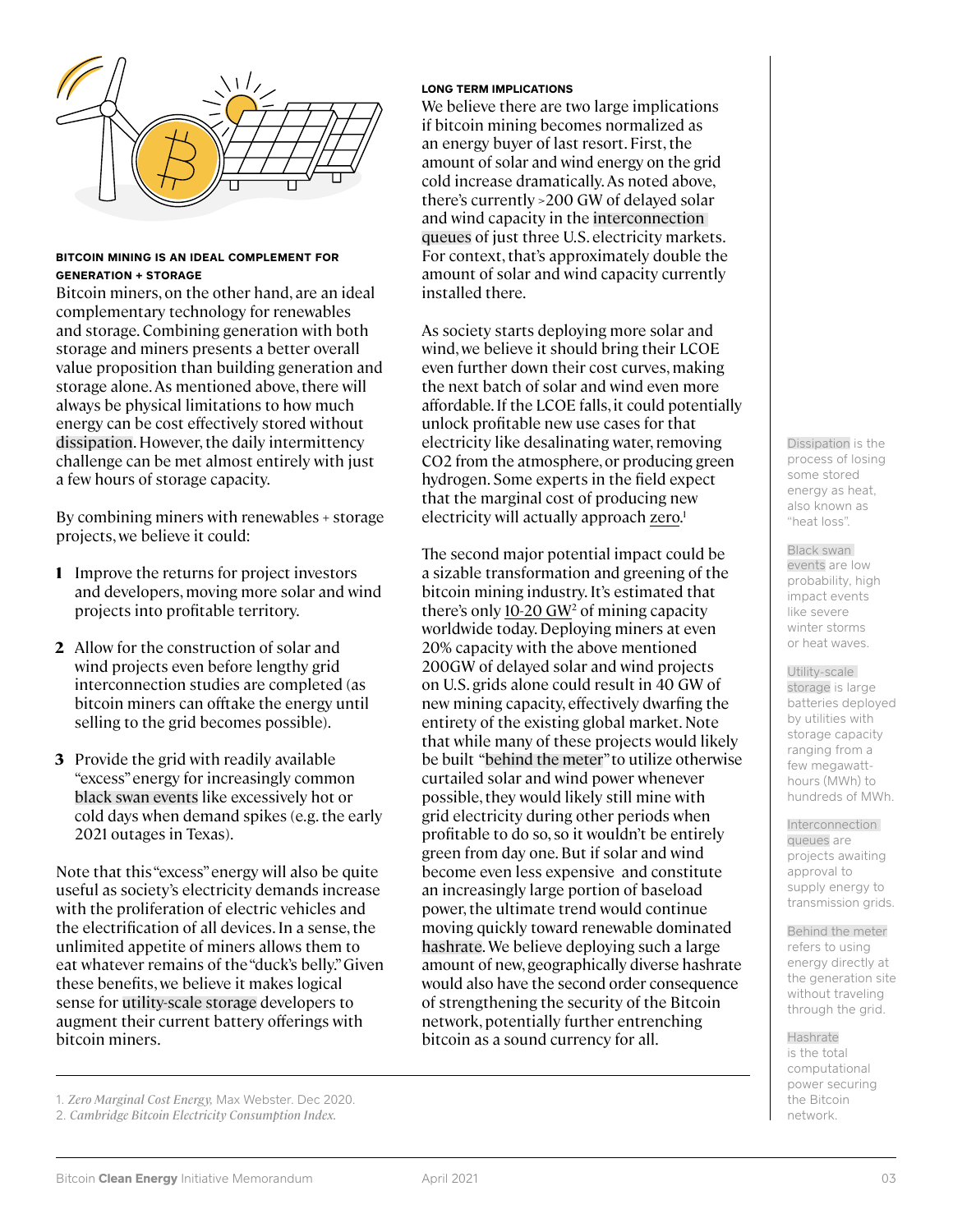

With real-world data, we (ARK Invest) demonstrate that bitcoin mining could encourage investment in solar systems (solar grids + batteries), enabling renewables to generate a higher percentage of grid power with potentially no change in the cost of electricity.

Without bitcoin mining, solar - an intermittent energy source - could supply only 40% of grid power before utilities would face the need to fund significant investments with higher electricity prices. With bitcoin mining integrated into a solar system however, energy providers - whether utilities or independent entities - would have the ability to play the arbitrage between electricity prices and bitcoin prices, as well as potentially sell the "surplus" solar and supply almost all grid power demands without lowering profitability.

The graph above illustrates the impact that bitcoin mining could have on the adoption of solar systems. Assuming a constant cost of electricity, it traces what percentage of power solar could provide to the grid. The y-axis is the power generated by solar, the x-axis is battery capacity. The size of each circle is proportionate to the size of the bitcoin mining operation. At each point, the solar system provides a different percentage of the grid's needs. As bitcoin mining scales, the solar system increases in size and provides a higher percentage of the grid's needs. Increasing bitcoin mining capacity could allow the energy provider to "overbuild" solar without wasting energy. In the bottom left of the chart, in the absence of bitcoin mining, renewables can satisfy only 40% of the grid's needs. In the top right of the chart, including solar, batteries, and bitcoin mining can satisfy 99% of the grid's demand.

Bitcoin mining could encourage investment in solar systems, enabling renewables to generate a higher percentage of grid power with no change in the cost of electricity



Our model demonstrates that integrated bitcoin mining could transfigure intermittent power resources into baseload-capable generation stations. It suggests that the addition of Bitcoin mining into power developers' toolboxes should increase the overall addressable market for renewable and intermittent power sources. All else equal, with bitcoin mining, renewable energy could provision a large percentage of any locality's power economically. As a followon effect, cost declines associated with scaling renewables should most likely accelerate, leaving them even more economically competitive at equilibrium.

**WE PROVIDE AN OPEN-SOURCE VERSION AND MORE DETAILED BREAKDOWN OF THE MODEL AND ITS ASSUMPTIONS [HERE](https://github.com/ARKInvest/SolarBatteryBitcoin)1 .**

> Baseload-capable generation refers to the ability to meet the minimum level of demand on an electrical grid over a span of time.

1. *Solar Battery Bitcoin,* ARK Invest GitHub.